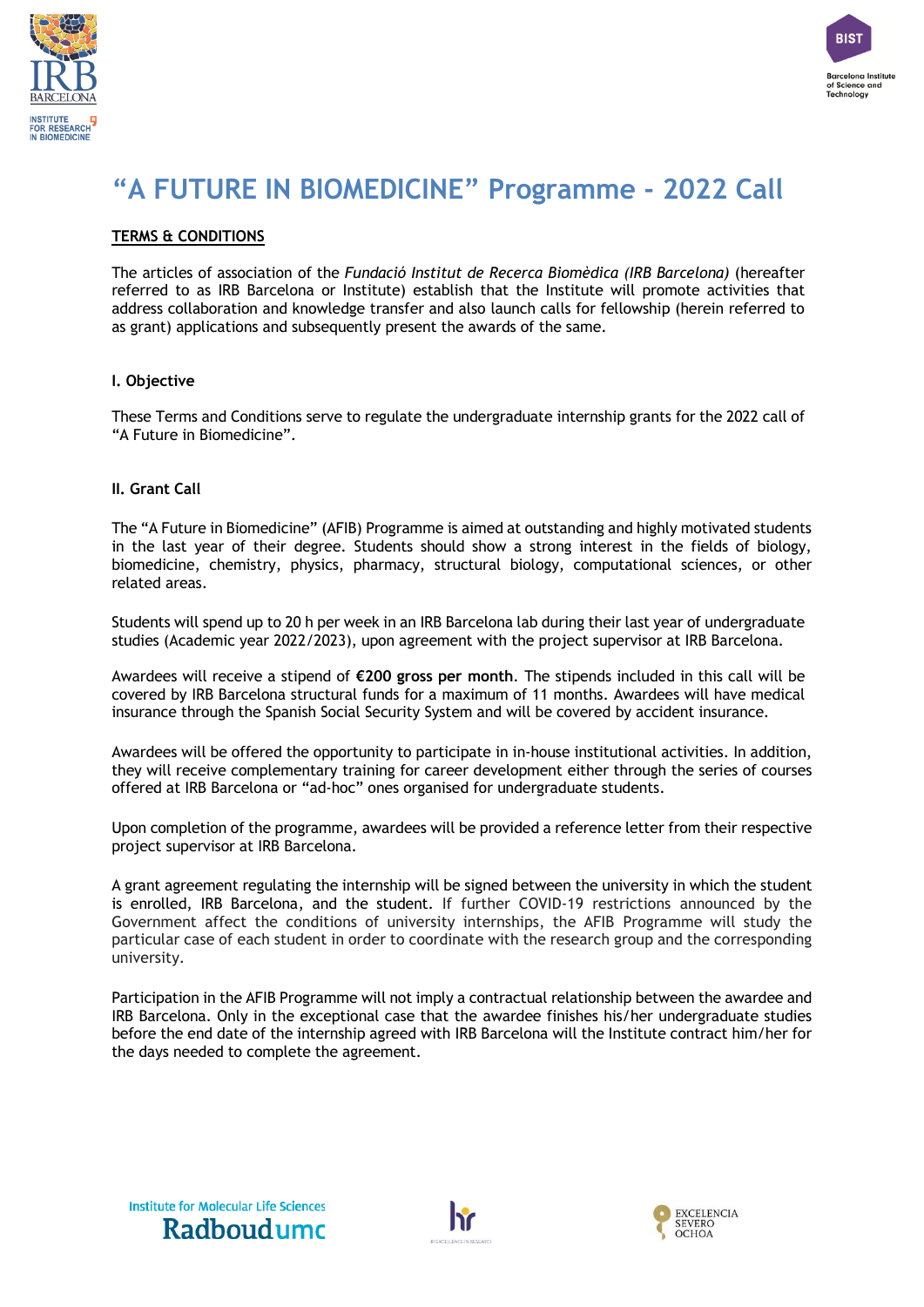



IRB Barcelona will cover the cost of a 3-day trip to visit the Radboud Institute of Molecular Life Sciences (RIMLS, The Netherlands). During this visit, awardees will receive detailed information about the RIMLS "Molecular Mechanisms of Disease" MSc Programme at the Radboud University (RU) and about the Radboud Institute for Molecular Life Sciences (RIMLS).

If a visit to RIMLS cannot be arranged, IRB Barcelona will organise an informative session to explain the Molecular Mechanisms of Disease MSc Programme led by the RU and RIMLS.

IRB Barcelona will encourage awardees to apply to MSc fellowship calls run by private and public organisations. In this regard, awardees will be fully supported by their respective project supervisors and also by the IRB Barcelona administration team in all aspects related to these applications.

The group leader at IRB Barcelona (or a designated researcher) previously assigned to and agreed with the awardee before the signature of the grant will be the project supervisor. The supervisors will oversee that the duties assigned to the awardees are fulfilled and will notify IRB Barcelona's Academic Office of issues affecting the undertaking of the assigned duties or other pertinent circumstances so that corrective measures can be taken and/or proceedings to withdraw the grant can be started.

#### **III. Requirements and Selection Criteria**

1. The AFIB Programme is addressed to students who fulfil the following requirements:

- Completion of at least 180 ECTS credits of a BSc degree in Biology, Pharmacy, Mathematics, Structural Biology, Physics, Biomedicine, Medicine, Chemistry or related fields by September 2022. Students awarded these grants are expected to complete their undergraduate studies by July 2022.
- Enrolment in a local university. Exceptions for non-local students can be made if their study plan and university guidelines allow them to do an internship under the conditions of this call. These cases will be treated individually.
- Minimum BSc average mark of 7/10
- Good knowledge of English

2. Candidates will be selected exclusively on merit, on the basis of academic records, motivation letter, as well as other criteria, such as internationalisation, previous research experience, and letter of reference. No selection criteria for positive or negative discrimination will be applied.

#### **IV. Application Procedure**

Applicants should send the documents mentioned below to [phd@irbbarcelona.org](mailto:phd@irbbarcelona.org) before the deadline, indicating "A Future in Biomedicine candidacy" in the subject box.

1. CV

2. A scanned copy of the applicant's certified Academic Record. These documents must show the grades attained in exam periods

3. Additional certificates, prizes, and recognitions

4. Motivation letter

5. A letter of reference from university lecturers or scientists with whom the applicant has studied or worked. Only letters with an official letterhead and signature will be accepted.





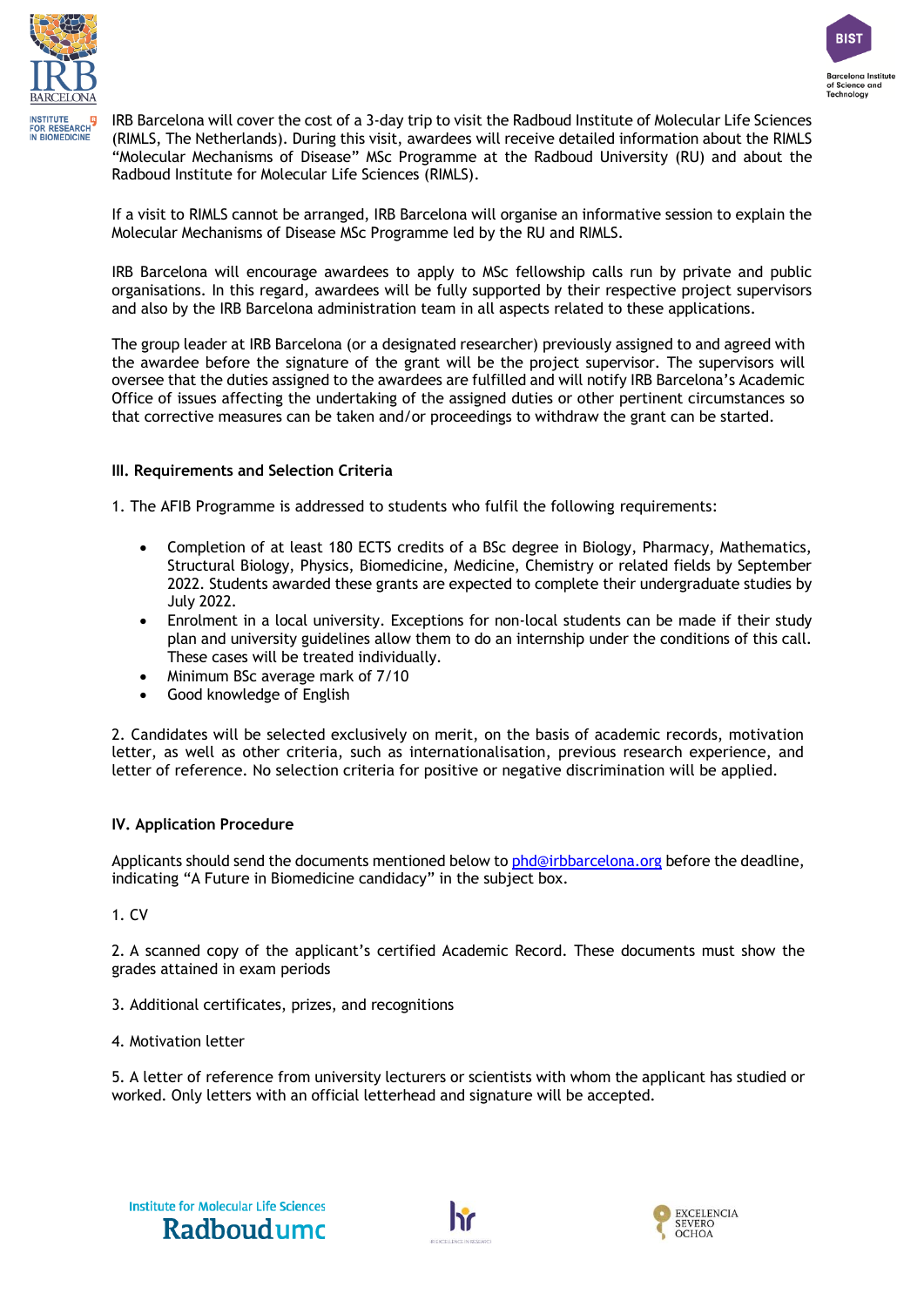



Applicants should indicate in the e-mail up to two research groups in which they would like to work (in order of preference). Moreover, if they are interested in a particular research group, they should refer to it in the motivation letter. More information on the research activities of each group can be found on IRB Barcelona's webpage.

Referees must send their letters directly to IRB Barcelona to the address: [phd@irbbarcelona.org.](mailto:phd@irbbarcelona.org) Only letters with an official letterhead and signature will be accepted. Applicants are responsible for ensuring that their referees send the letter. Applications not accompanied by this letter will not be processed.

Applicants should submit information wherever possible in English (CV, motivation letter, summary of work experience). If the certified academic record is not in Catalan, Spanish or English, applicants should also attach a translation into one of these languages.

#### **V. Selection**

1. A Review Board comprising IRB Barcelona group leaders and members of the IRB PhD Advisory Committee will be charged with drawing up a preliminary list of candidates.

2. Group leaders and members of the PhD Advisory Committee may interview the selected candidates and draw up the final list of candidates.

3. Applicants can follow the status of their applications upon request by contacting [phd@irbbarcelona.org](mailto:phd@irbbarcelona.org)

4. Applicants who have not been successful but who have received a positive evaluation will be put on a waiting list to cover possible renunciations and future positions.

#### **VI. Calendar**

- **10 May 2022** Call opening
- **10 June 2022** Call deadline and preselection of candidates
- **End June 2022** Notification of selection results and start of the programme
- **September 2022** Beginning of the internship
- **July 2023** Receipt of students' summary reports\*

At the end of the internship, awardees must send a summary report, which will be sent to IRB Barcelona's Academic Office at [phd@irbbarcelona.org](mailto:phd@irbbarcelona.org) and the respective project supervisor. Students will also present their research work undertaken over the academic year in an open seminar organised for the IRB Barcelona community.

#### **VII. Communication of Grant Award**

Selected candidates will be informed of the grant award via email. After acceptance of the grant, awardees will receive detailed information.

**Institute for Molecular Life Sciences** Radboudumc



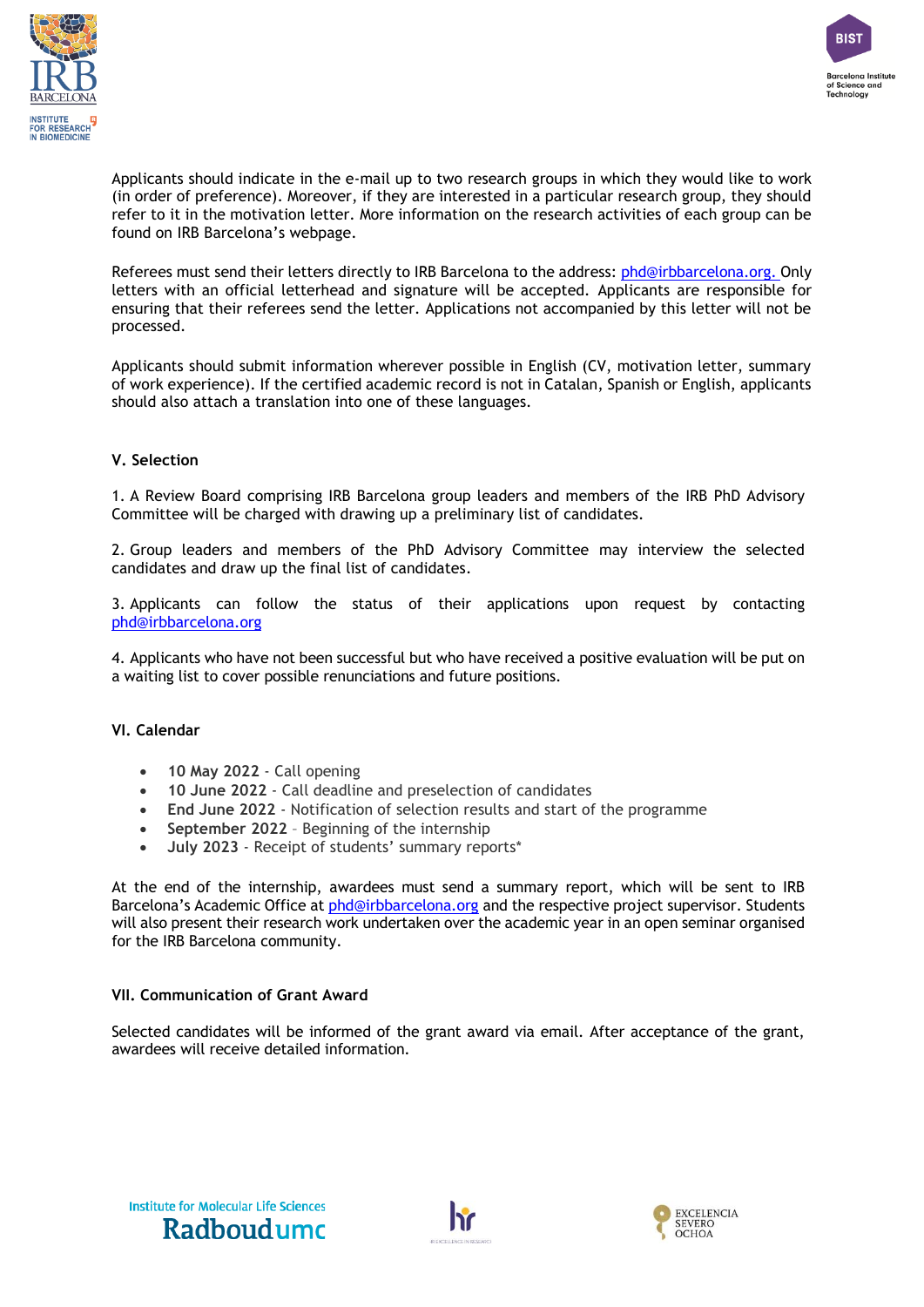



#### **VIII. Rights of Awardees**

Awardees will have the following general rights:

- 1. To be provided with the necessary assistance to perform their studies and research activities. They will have a tutor who will provide assistance during their internship at IRB Barcelona.
- 2. To participate in complementary calls for funding to attend scientific congresses or other activities related to their studies.
- 3. To exercise intellectual property rights derived from their training activity in accordance with their contribution, as established in the Intellectual Property Law, approved by Royal Decree 1/1996, 12 April. These rights will be independent, compatible and accumulative with other rights that may arise from the research developed, without negatively affecting the rights of the joint effort when the awardee participates in or is associated with a joint research project.
- 4. To have possible industrial property rights regulated by Patent Law 24/2015, 24 July, and Royal Decree 55/2002, 18 January, governing the exploitation and license of rights on discoveries made in public research organisations. Said rights will not be linked to the grant.

### **IX. Responsibilities of Awardees**

Awardees must:

1. Fulfil the terms and conditions established in this call, as well as the conditions regarding the internships established by the university where they are enrolled.

2. Perform their research activity under the supervision of a project supervisor at IRB Barcelona while the grant is effective. In addition, they must perform the activities foreseen in the research training and specialisation programmes of the Institute, as well as satisfactorily fulfil the objectives of the training programme.

3. Attend the activities and complementary training offered by the IRB Barcelona when the event is part of the training for the undergraduate community or any other activity recommended by the Academic Office.

3. Comply with the internal regulations of IRB Barcelona, particularly regarding working conditions and the prevention of occupational risks.

4. Send a summary report to the Academic Office [\(phd@irbbarcelona.org\)](mailto:phd@irbbarcelona.org) and also to the project supervisor upon completion of the programme.

5. Inform IRB Barcelona in advance of their participation in the authorship of any publication or communication related to the work performed under the current call.

6. Inform IRB Barcelona if they receive other grants or funding.

7. Comply with the regulations derived from the "internship agreement" between the university, IRB Barcelona and the awardee.





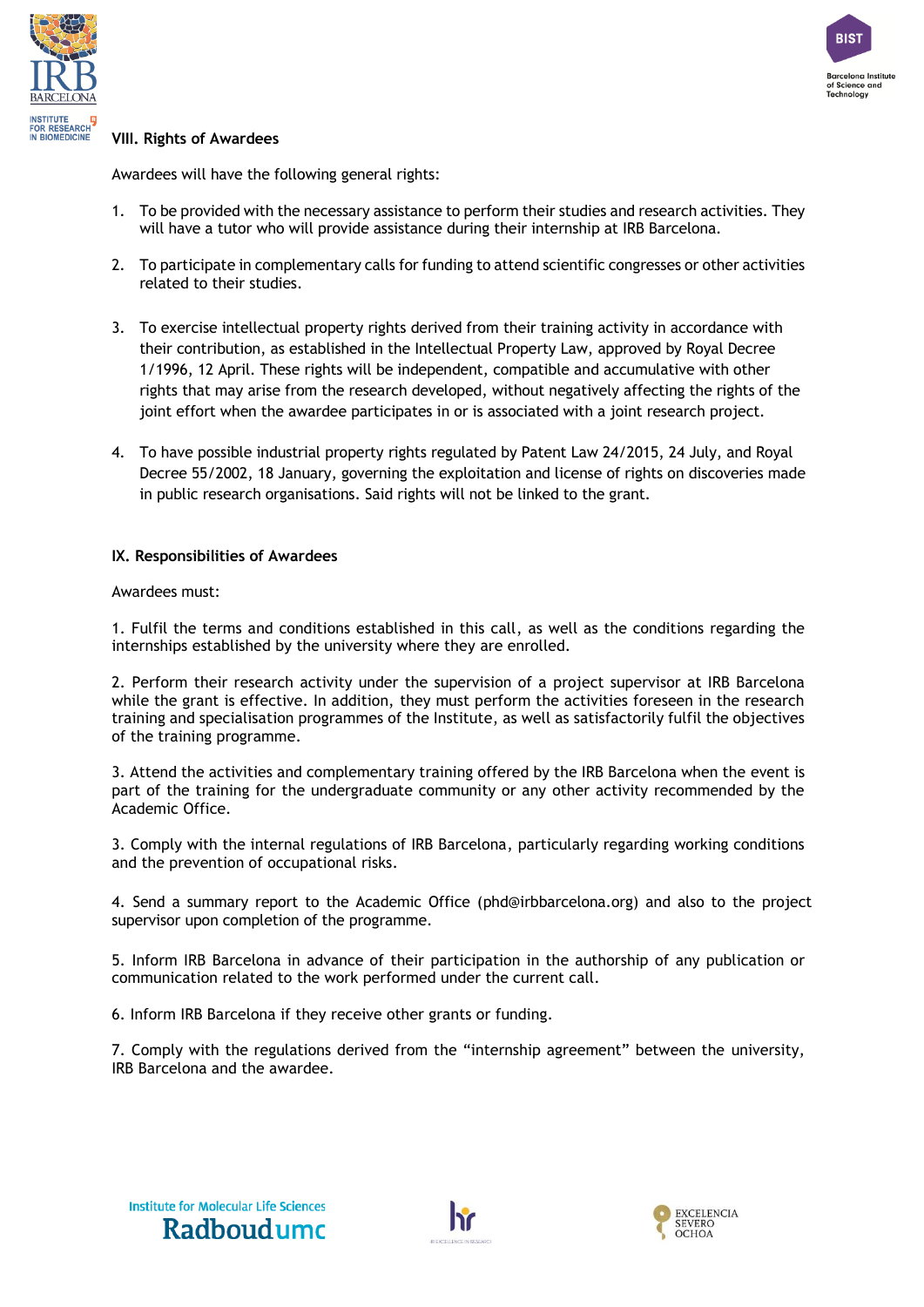



#### **X. Termination of grants**

The grants will be revoked if the awardee has withheld or provided falsified information. The grant will also be revoked if the awardee does not fulfil the responsibilities described in clause IX.

#### **XI. Incompatibility**

Awardees will be devoted exclusively to the research or technical training and specialisation activities defined in this call. The grants included in this call are not compatible with any other grant or fellowship for undergraduate internships from any public or private organisation.

#### **XII. Data Protection**

Following Regulation (EU) 2016/679 (General Data Protection Regulation), Organic Law 3/2018 of December 5, and other applicable regulations governing personal data protection, any personal data provided by applicants will be incorporated into the Academic file of IRB Barcelona, for which the Institute is the data processor. The purpose of keeping such data is to manage our relationship with applicants. Applicants may exercise the rights of access, rectification deletion, opposition, transfer and expiry, as well as limitation in data processing of said information by contacting the Institute at the following e-mail address: dataprotection@irbbarcelona.org, or by writing to the following postal address: C/ Baldiri Reixac, 10, 08028, Barcelona.

#### **XIII. Dissemination**

Any information regarding this grant will be placed on the announcement board on the IRB Barcelona web site.

#### **XIV. Clarification**

The Head of Human Resources and Academic Affairs Department of IRB Barcelona or designated representative will be responsible for clarifying queries regarding these terms and conditions.

Barcelona, 10 May 2022

Maribel Labrid Head of Human Resources and Academic Affairs, IRB Barcelona